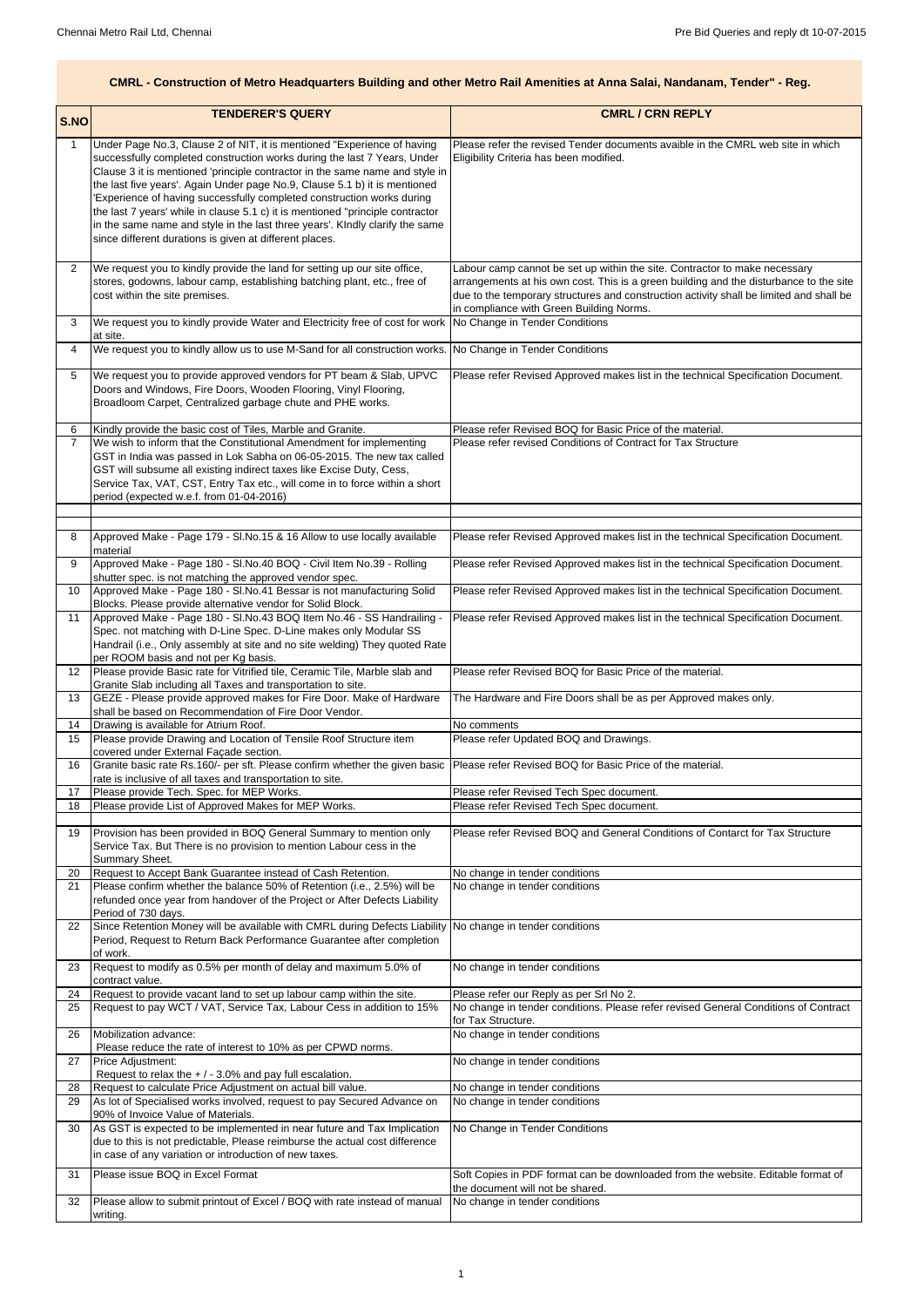| 33 | Kindly consider interest free Mobilization advance amount.                                                                                                                                                                                                                                                                                               | No change in tender conditions                                                                                                                                                         |
|----|----------------------------------------------------------------------------------------------------------------------------------------------------------------------------------------------------------------------------------------------------------------------------------------------------------------------------------------------------------|----------------------------------------------------------------------------------------------------------------------------------------------------------------------------------------|
| 34 | Kindly provide Secured Advance amount against material delivered at site.                                                                                                                                                                                                                                                                                | No change in tender conditions                                                                                                                                                         |
| 35 | Interim Payment:<br>Kindly provide 75% of adhoc amount on submission of bill.                                                                                                                                                                                                                                                                            | No change in tender conditions                                                                                                                                                         |
| 36 | Chequered Plate:<br>Kindly provide dimensional details.                                                                                                                                                                                                                                                                                                  | Please quote as per Tender.                                                                                                                                                            |
| 37 | Kota stone slab flooring work:<br>Kindly provide dimensional details.                                                                                                                                                                                                                                                                                    | Thickness shall be as per BOQ but Size will not be indicated now. The Contractor<br>shall quote in Sq Mts and execute as per GFC issued by CMRL.                                       |
| 38 | Kota stone slab skirting work:<br>Kindly provide dimensional details.                                                                                                                                                                                                                                                                                    | Thickness shall be as per BOQ The Ht of Skirting is 150 mm.                                                                                                                            |
| 39 | Plumbing & Sanitary Works<br>Kindly provide approved makes.                                                                                                                                                                                                                                                                                              | Please refer Revised Approved makes list in the technical Specification Document.                                                                                                      |
| 40 | <b>Electrical work</b><br>Kindly provide approved makes.                                                                                                                                                                                                                                                                                                 | Please refer Revised Approved makes list in the technical Specification Document.                                                                                                      |
| 41 | Fire Protection system<br>Kindly provide approved makes                                                                                                                                                                                                                                                                                                  | Please refer Revised Approved makes list in the technical Specification Document.                                                                                                      |
| 42 | Air Conditioning system<br>Kindly provide approved makes.                                                                                                                                                                                                                                                                                                | Please refer Revised Approved makes list in the technical Specification Document.                                                                                                      |
| 43 | We hope that piling works shall be separate contract as the BOQ for the<br>same is not included in the current scope kindly confirm.                                                                                                                                                                                                                     | A specialist Piling contractor has been appointed directly by CMRL to complete the<br>piling works. However, some addiitonal piles may be required to executed under this<br>contract. |
| 44 | Plain cement concrete, RCC, Masonry and flooring works:<br>We request you to allow us to use 100% crushed / manufactured sand.                                                                                                                                                                                                                           | M Sand / crushed Sand can be considered in RCC works as long as it complies with<br>all Codal requirements.                                                                            |
| 45 | We request you to add separate item for curved shuttering for beams and<br>walls.                                                                                                                                                                                                                                                                        | Please refer Revised BOQ.                                                                                                                                                              |
| 46 | <b>Reinforcement Steel:</b><br>We request you to measure all embedded steel including laps, chairs,<br>space bars, etc. for payment.                                                                                                                                                                                                                     | No change in tender conditions                                                                                                                                                         |
| 47 | RCC: We request you to provide us the minimum cement content to be<br>considered.                                                                                                                                                                                                                                                                        | Please refer Technical Specifications.                                                                                                                                                 |
| 48 | Solid concrete block masonry:<br>We shall consider available size of 400 x 200 x 200 mm, 400 x 200 x 150<br>mm, 400 x 200 x 100 mm tk blocks. Kindly confirm.                                                                                                                                                                                            | No change in tender conditions                                                                                                                                                         |
| 49 | Wooden paneled shutters:<br>Kindly provide the detailed drawings.                                                                                                                                                                                                                                                                                        | Please refer Revised Tender drawings.                                                                                                                                                  |
| 50 | Pre hung door set:<br>Kindly provide the detailed drawings.                                                                                                                                                                                                                                                                                              | Please refer Revised Tender drawings.                                                                                                                                                  |
| 51 | Flush shutter with 1.5mm tk laminate:<br>Kindly provide the type and model of laminates.                                                                                                                                                                                                                                                                 | Please refer Revised BOQ for Basic price of Laminate. Please quote accordingly.                                                                                                        |
| 52 | Fire door:<br>Kindly provide the detailed drawings.                                                                                                                                                                                                                                                                                                      | Please refer Revised Tender drawings.                                                                                                                                                  |
| 53 | Flooring materials - Vitrified tiles, granite, Italian marble, Ceramic tiles etc.,<br>We request you to provide the basic price for flooring materials as the<br>rates for these materials varies drastically based series and colour and<br>texture.                                                                                                    | Please refer Revised BOQ for Basic Price of the material.                                                                                                                              |
| 54 | Natural marble slab - basic price - Rs.850/- sq.m<br>We presume that actual price variation while execution shall be deducted<br>or reimbursed. Kindly confirm.                                                                                                                                                                                          | Please refer Revised BOQ for Basic Price of the material.                                                                                                                              |
| 55 | Water closet:<br>We presume that EWC shall be supplied the department at free of cost.<br>Kindly confirm.                                                                                                                                                                                                                                                | The Department will not supply any material. The contractor shall spply all material<br>and quote according to BOQ item description.                                                   |
| 56 | <b>Sanitary Fixtures:</b><br>Kindly provide the catalogue numbers to be considered.                                                                                                                                                                                                                                                                      | Please refer BOQ.                                                                                                                                                                      |
| 57 | 30m Tall Building<br>Two clause - Notice inviting tenders - Part (A) General Clause 3, pg. 3 and<br>Information and Instruction to Tenderers, Part (A) Clause 5.1.C pg. 9 as<br>1st clause says State Govt. Buildings and Clause 2 says similar building.<br>Shall consider Private similar Building, whereas we are awarded a similar<br>Job with CMRL. | Please refer revised Pre Qualifying Criteria.                                                                                                                                          |
| 58 | A-General Notes<br>Mentioned as all sanitary fixture and accessories / cp fittings shall be<br>supplied by the employer along with standard accessories, Whereas in the<br>Descriptions, items are mentioned as providing and fixing.                                                                                                                    | The Department will not supply any material. The contractor shall spply all material<br>and quote according to BOQ item description.                                                   |

| 59 | List of Approved Makes:                                                         | Please refer Revised Approved makes list in the technical Specification Document. |
|----|---------------------------------------------------------------------------------|-----------------------------------------------------------------------------------|
|    | Not available for M & E items.                                                  |                                                                                   |
| 60 | New Taxes / Revisions in rates shall be reimbursed.                             | Please refer Revised Conditions of Contract for Tax structure.                    |
| 61 | Please confirm that the price adjustment is applicable from day 1 for all       | Please refer tender conditions for Price adjustment clause.                       |
|    | component.                                                                      |                                                                                   |
| 62 | Mentioned as Defects Liability Period commencing upon the Date of               | Please refer tender conditions.                                                   |
|    | Practical Completion Certificate, Kindly illustrate the practical completion of |                                                                                   |
|    | individual Building or the contract?                                            |                                                                                   |
| 63 | Request to add Chettinad Cement in the approved makes.                          | No change in tender conditions.                                                   |
| 64 | Site Barricading:                                                               | The entire site has to be barricated and the quote rate to include the same.      |
|    | To provide the work area dividing the other project.                            |                                                                                   |
| 65 | Formwork: Shall use steel centring.                                             | No change in tender conditions.                                                   |
| 66 | Soil / Building waste disposal:                                                 | No change in tender conditions.                                                   |
|    | Shall shock inside or yard provided, if then item must be included.             |                                                                                   |